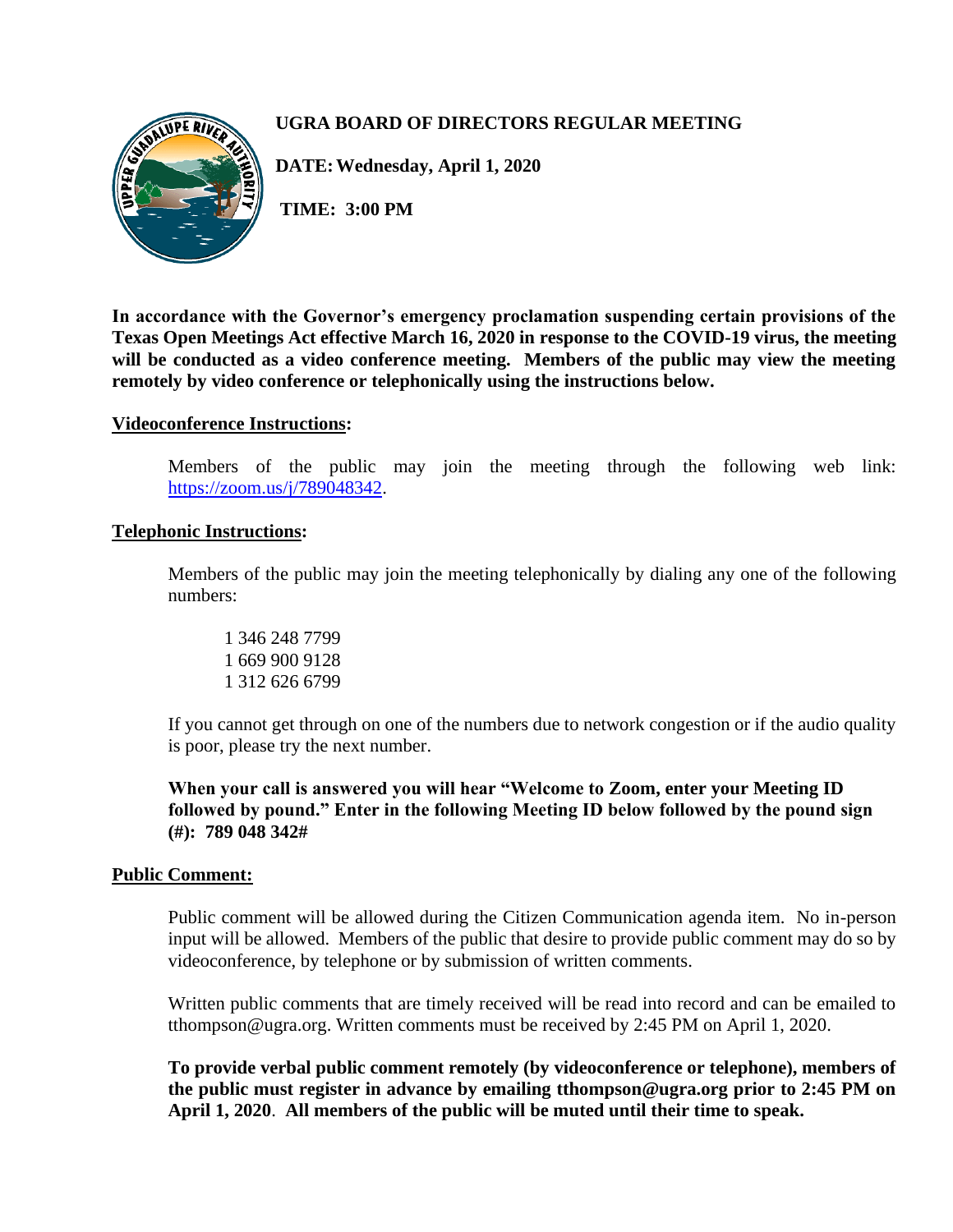# **AGENDA**

| I.   | Call to Order and Roll Call.                                                                                                                                                                                                                                                                                                  |  |  |
|------|-------------------------------------------------------------------------------------------------------------------------------------------------------------------------------------------------------------------------------------------------------------------------------------------------------------------------------|--|--|
| Π.   | Pledge of Allegiance                                                                                                                                                                                                                                                                                                          |  |  |
| III. | Copies of any items in the Board Book will be provided upon request. If<br>you would like to request items, email tthompson@ugra.org by 5:00 PM on<br>March 31, 2020.                                                                                                                                                         |  |  |
| IV.  | Citizen Communication – Public comment will be received through the call-<br>in participation procedures described above.                                                                                                                                                                                                     |  |  |
| V.   | Public Participation – In person input will not be received during the meeting. Public<br>comment will be received through the call-in participation procedures described above.                                                                                                                                              |  |  |
| VI.  | Approval of Various Items<br>A. Minutes of Regular Meeting of January 22, 2020<br>TAB NO. 1<br>B. Financial Report for Months Ended February 29, 2020<br>TAB NO. 2                                                                                                                                                            |  |  |
| VII. | Presentation and Discussion of Committee Reports<br>A. Executive Committee (Blake)<br>Chair Report:<br>• Discussed items on agenda                                                                                                                                                                                            |  |  |
|      | B. Outreach and Education Committee (Diane)<br><b>Chair Report:</b><br>Highlights from recent outreach events<br>$\bullet$<br>Further discussion under Items X & XI<br>Educational boat tour status update<br><b>Staff Report:</b><br>Application Update for Rainwater Catchment System<br>Rebate Program                     |  |  |
|      | C. Water Enhancement Program Committee (Bill)<br><b>Chair Report:</b><br>K-9 site selection in process - further discussion under Item IX.<br>$\bullet$<br>Feral Hog management update<br><b>Staff Report:</b><br>Application Update for Water Enhancement through Brush<br>$\bullet$<br><b>Management Cost Share Program</b> |  |  |
|      | D. Water Source Development Committee (Aaron)<br>Chair Report:<br>• Curtis Wheatcraft Quarry Update                                                                                                                                                                                                                           |  |  |
|      | E. Guadalupe-Blanco River Trust (Diane and Maggie)<br><b>Report from March GBRT meeting</b>                                                                                                                                                                                                                                   |  |  |